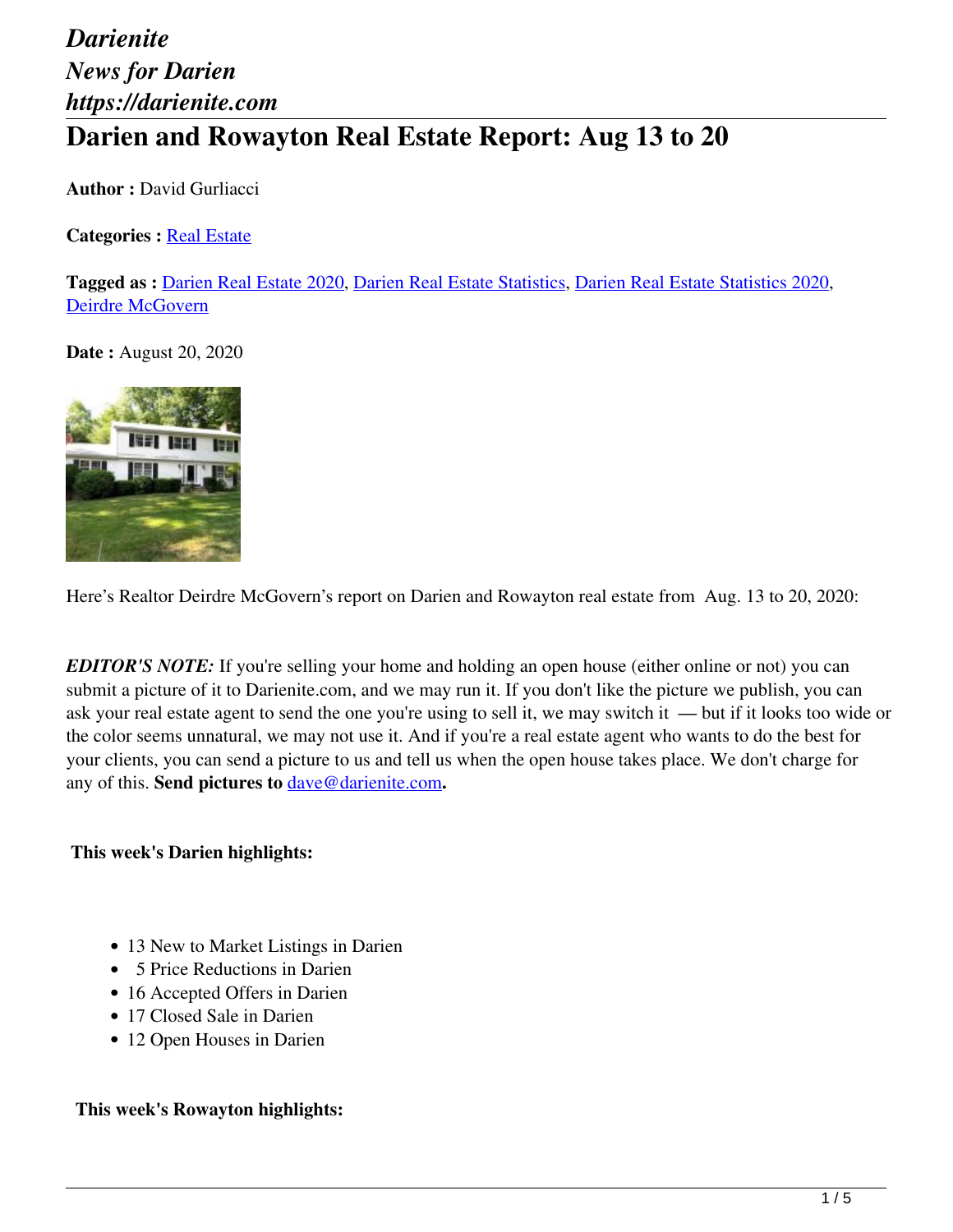- 1 New to Market Listings in Rowayton
- 1 Price Reductions in Rowayton
- 6 Accepted Offers in Rowayton
- 5 Closed Sales in Rowayton
- 2 Open Houses in Rowayton

Scroll down for a list of this week's Open Houses. Click here for more details on these properties.

#### **New Listings**

| <b>Address</b>              | <b>Town</b> | <b>Sq Feet</b>        | <b>Price</b>          |                  |
|-----------------------------|-------------|-----------------------|-----------------------|------------------|
| 833 Hollow Tree Ridge Road  | Darien      | 5486                  | \$2,200,000.00        |                  |
| 283 Hollow Tree Ridge Road  | Darien      | 5643                  | \$2,195,000.00        |                  |
| 1 McLaren Road              | Darien      | 3511                  | \$1,999,999.00        |                  |
| 10 Juniper Road             | Rowayton    | 3392                  | \$1,925,000.00        |                  |
| <b>5 Stony Brook Road S</b> | Darien      | 4800                  | \$1,875,000.00        |                  |
| <b>7 Edelweiss Lane</b>     | Darien      | 3784                  | \$1,475,000.00        |                  |
| <b>45 Red Rose Circle</b>   | Darien      | 2478                  | \$1,470,000.00        |                  |
| <b>16 Coachlamp Lane</b>    | Darien      | 3128                  | \$1,449,000.00        |                  |
| <b>158 Holmes Avenue</b>    | Darien      | 2890                  | \$1,388,000.00        |                  |
| 50 Edgerton Street          | Darien      | 2266                  | \$999,000.00          |                  |
| <b>496 Hoyt Street</b>      | Darien      | 2074                  | \$830,000.00          |                  |
| 9 Littlebrook Road          | Darien      | 2100                  | \$775,000.00          |                  |
| 12 Darien Close             | Darien      | 1285                  | \$720,000.00          |                  |
| <b>7 Fairfield Avenue</b>   | Darien      | 1672                  | \$649,500.00          |                  |
| <b>Price Changes</b>        |             |                       |                       |                  |
| <b>Address</b>              | <b>Town</b> | <b>Original Price</b> | <b>Previous Price</b> | <b>Current P</b> |
| 97 Christie Hill Road       | Darien      | \$3,495,000.00        | \$3,295,000.00        | \$3,075,000      |
| 27 Miller Road              | Darien      | \$1,399,000.00        | \$1,389,000.00        | \$1,364,000      |
| <b>5 Laforge Road</b>       | Darien      | \$1,375,000.00        | \$1,375,000.00        | \$1,350,000      |
| <b>32 Briar Street</b>      | Rowayton    | \$1,239,000.00        | \$1,239,000.00        | \$1,225,000      |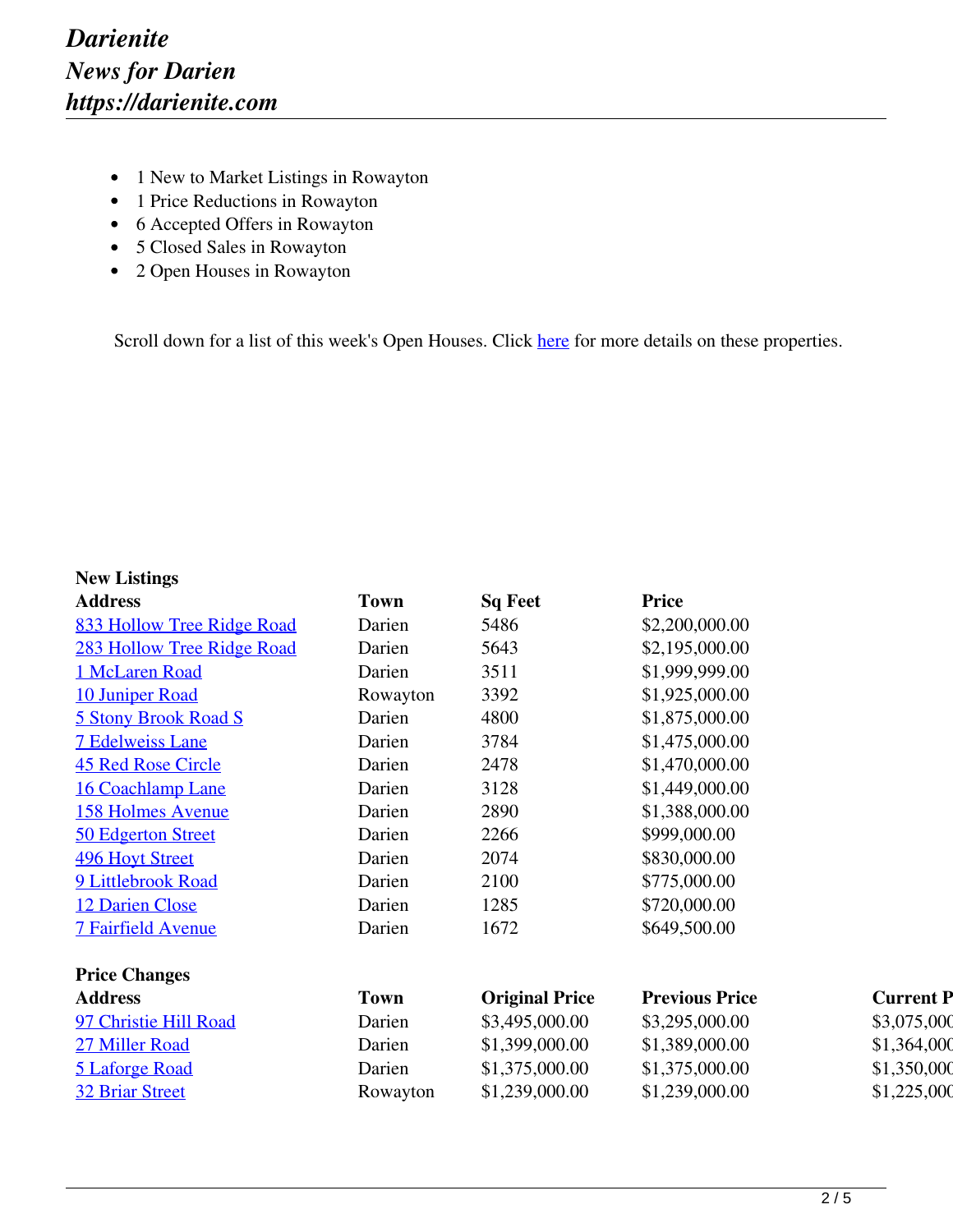## *Darienite News for Darien https://darienite.com*

| <b>33 Herman Avenue</b>     | Darien      | \$695,000.00               | \$659,000.00      | \$639,000.0 |
|-----------------------------|-------------|----------------------------|-------------------|-------------|
| 22 Sedgwick Village Lane    | Darien      | \$560,000.00               | \$560,000.00      | \$520,000.0 |
|                             |             |                            |                   |             |
| <b>Accepted Offers</b>      |             |                            |                   |             |
| <b>Address</b>              | <b>Town</b> | <b>Latest Asking Price</b> |                   |             |
| 27 Hillsley Road            | Darien      | \$2,995,000.00             |                   |             |
| 17 Searles Road             | Darien      | \$2,850,000.00             |                   |             |
| 2271 Boston Post Road       | Darien      | \$2,395,000.00             |                   |             |
| 26 Tory Hole Road           | Darien      | \$2,280,000.00             |                   |             |
| <b>29 Pine Point Road</b>   | Rowayton    | \$2,200,000.00             |                   |             |
| 2 Settlers Trail            | Darien      | \$1,995,000.00             |                   |             |
| 151 Christie Hill Road      | Darien      | \$1,995,000.00             |                   |             |
| <b>130 Mansfield Avenue</b> | Darien      | \$1,990,000.00             |                   |             |
| 267 Brookside Road          | Darien      | \$1,595,000.00             |                   |             |
| <b>49 Sunswyck Road</b>     | Darien      | \$1,489,000.00             |                   |             |
| <b>45 Red Rose Circle</b>   | Darien      | \$1,470,000.00             |                   |             |
| <b>38 Rowayton Avenue</b>   | Rowayton    | \$1,450,000.00             |                   |             |
| 22 Ledge Road               | Rowayton    | \$1,399,000.00             |                   |             |
| 5 Laforge Road              | Darien      | \$1,350,000.00             |                   |             |
| <b>46 Raymond Street</b>    | Darien      | \$1,200,000.00             |                   |             |
| 61 Roton Avenue             | Rowayton    | \$1,150,000.00             |                   |             |
| 139 Old Kings Highway N     | Darien      | \$1,099,000.00             |                   |             |
| 10 Old Field Place          | Rowayton    | \$879,000.00               |                   |             |
| 17 Patricia Lane            | Darien      | \$817,000.00               |                   |             |
| 28 Edgewood Road            | Darien      | \$809,000.00               |                   |             |
| 235 Rowayton Avenue         | Rowayton    | \$799,000.00               |                   |             |
| 18 Anthony Lane             | Darien      | \$595,000.00               |                   |             |
| <b>Title Passed</b>         |             |                            |                   |             |
| <b>Address</b>              | <b>Town</b> | <b>Listed Price</b>        | <b>Sold Price</b> |             |
| 48 Blueberry Lane           | Darien      | \$3,295,000.00             | \$2,775,000.00    |             |
| 9 Libby Lane                | Darien      | \$2,750,000.00             | \$2,601,000.00    |             |
| 861 Hollow Tree Ridge Road  | Darien      | \$2,795,000.00             | \$2,600,000.00    |             |
| 41 Saint Nicholas Road      | Darien      | \$2,695,000.00             | \$2,597,500.00    |             |
| 17 Plymouth Road            | Darien      | \$2,250,000.00             | \$1,950,000.00    |             |
| 107 Inwood Road             | Darien      | \$1,895,000.00             | \$1,895,000.00    |             |
| 37 Hillside Avenue          | Darien      | \$1,850,000.00             | \$1,800,000.00    |             |
| 65 Coachlamp Lane           | Darien      | \$1,695,000.00             | \$1,660,000.00    |             |
| 66 Highland Avenue          | Rowayton    | \$1,495,000.00             | \$1,450,000.00    |             |
| 0 Betts Island              | Norwalk     | \$1,500,000.00             | \$1,450,000.00    |             |
| 27 Christie Hill Road       | Darien      | \$1,479,000.00             | \$1,425,000.00    |             |
| 2273 Boston Post Road       | Darien      | \$1,395,000.00             | \$1,400,000.00    |             |
|                             |             |                            |                   |             |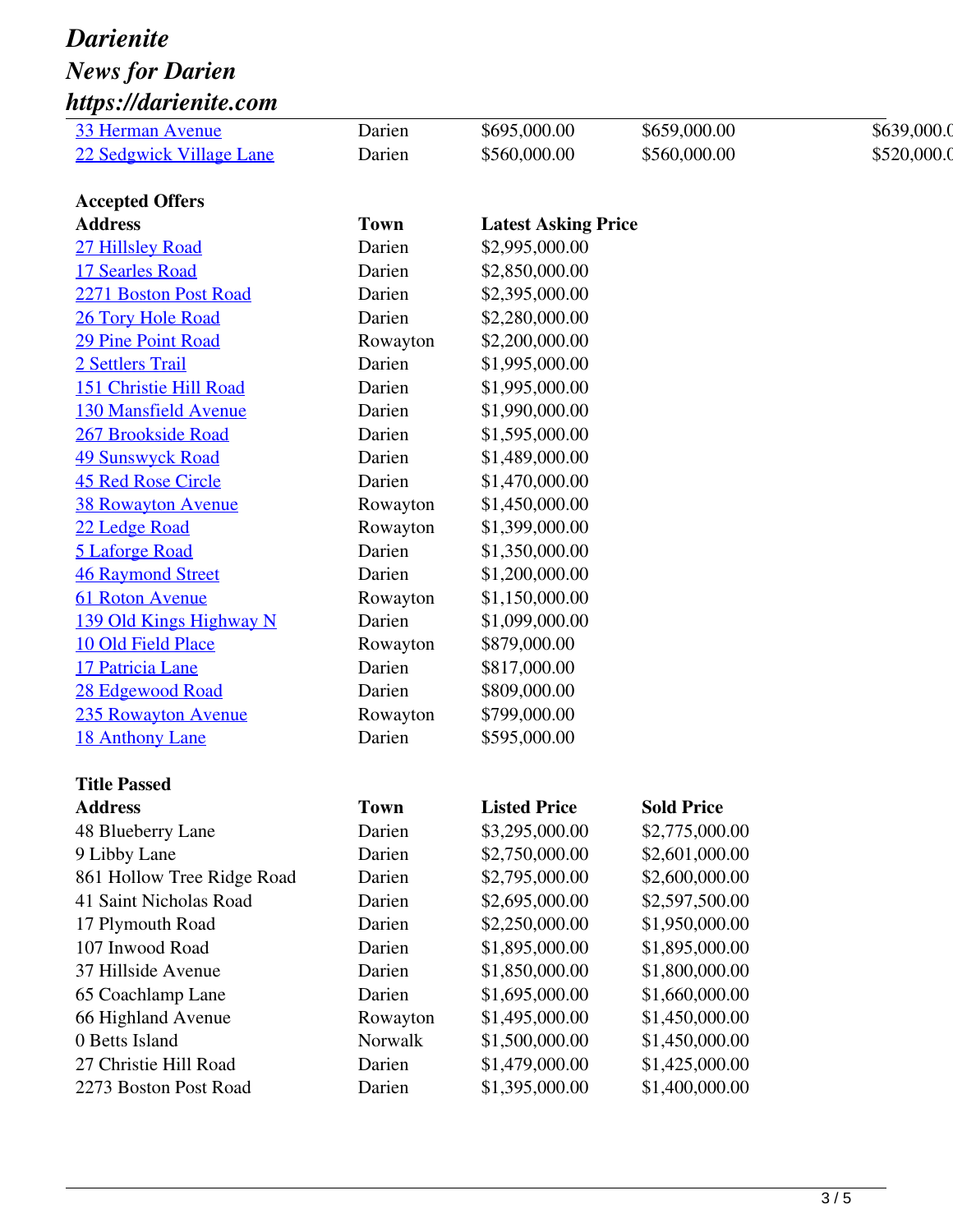### *Darienite News for Darien https://darienite.com*

| 14 Richmond Road                      | Rowayton    | \$1,425,000.00 | \$1,382,000.00       |
|---------------------------------------|-------------|----------------|----------------------|
| 54 Country Club Road                  | Darien      | \$1,230,000.00 | \$1,270,000.00       |
| 6 McKinley Street                     | Rowayton    | \$1,250,000.00 | \$1,260,000.00       |
| 19 Oak Crest                          | Darien      | \$1,646,000.00 | \$1,260,000.00       |
| 124 Highland Avenue                   | Rowayton    | \$1,090,000.00 | \$1,090,000.00       |
| 30 Wakemore Street                    | Darien      | \$1,149,000.00 | \$1,090,000.00       |
| 564 Hoyt Street                       | Darien      | \$1,049,000.00 | \$1,075,000.00       |
| 32 Edgerton Street                    | Darien      | \$995,000.00   | \$1,000,000.00       |
| 3 Thomas Place                        | Rowayton    | \$997,000.00   | \$1,025,000.00       |
| 2519 Boston Post Road                 | Darien      | \$829,000.00   | \$780,000.00         |
| 259 Hoyt Street                       | Darien      | \$699,500.00   | \$660,000.00         |
|                                       |             |                |                      |
| <b>Public/Live Stream Open Houses</b> |             |                |                      |
| <b>Address</b>                        | <b>Town</b> | <b>Price</b>   | Date & Time          |
| 32 Three Wells Lane                   | Darien      | \$4,295,000.00 | Sunday, 1-3:00 PM    |
| 8 South Trail                         | Darien      | \$3,795,000.00 | Sunday, 1-3:00 PM    |
| 7 Stony Brook Road                    | Darien      | \$2,999,999.00 | Sunday, 1-4:00 PM    |
|                                       |             |                |                      |
| 3 Natures Way                         | Darien      | \$2,250,000.00 | Sunday, 1-3:00 PM    |
| 12 Plymouth Road                      | Darien      | \$1,895,000.00 | Sunday, 2-4:00 PM    |
| 5 Stony Brook Road S                  | Darien      | \$1,875,000.00 | Sunday, 1-3:00 PM    |
| 7 Edelweiss Lane                      | Darien      | \$1,475,000.00 | Saturday, 1-3:00 PM  |
| 158 Holmes Avenue                     | Darien      | \$1,388,000.00 | Sunday, 1-3:00 PM    |
| 27 Miller Road                        | Darien      | \$1,364,000.00 | Saturday, 12-2:00 PM |
| 11 Rebel Lane                         | Darien      | \$1,299,000.00 | Sunday, 1-4:00 PM    |
| 32 Briar Street                       | Rowayton    | \$1,239,000.00 | Sunday, 1-3:00 PM    |
| 50 Edgerton Street                    | Darien      | \$999,000.00   | Sunday, 1-3:00 PM    |
| 359 Hoyt Street                       | Darien      | \$724,500.00   | Sunday, 1-3:00 PM    |
| 52 Crooked Trail Road                 | Rowayton    | \$675,000.00   | Sunday, 1-4:00 PM    |

*Deirdre McGovern is a real estate agent who has called Darien home for more than 25 years. She has been involved in many local organizations.* 

*She can be reached at 203-554-0897 or* deirdre.mcgovern@raveis.com

*More about Deirdre McGovern* here.

\_\_\_\_\_\_\_\_\_\_\_\_\_\_\_\_\_\_\_\_\_\_

\_\_\_\_\_\_\_\_\_\_\_\_\_\_\_\_\_\_\_\_\_\_